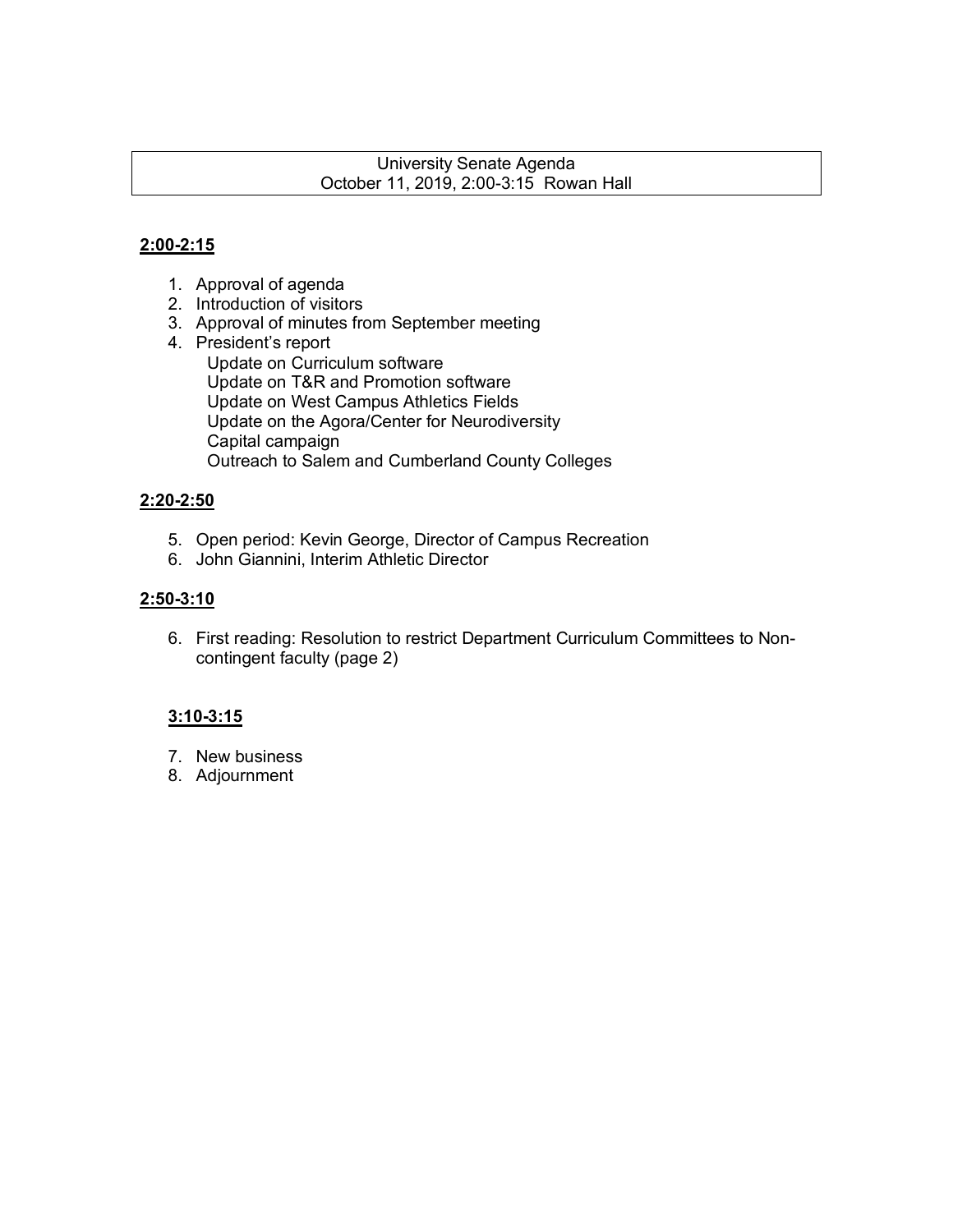#### **Resolution to Restrict Curriculum Committees to Lecturers, Tenured, and Tenure-Track Faculty**

Curriculum is the purview of faculty. While administrators have the right to approve or reject curriculum proposals, as well as to provide suggestions on those proposals, in unit faculty are responsible for the development of curriculum. Given that, the membership of Department, College, and Senate Curriculum Committees should be limited to Lecturers, Tenured, and Tenure-Track Faculty. Neither out-of-unit employees such as Administrative Heads nor contingent faculty such as Adjuncts or ¾ Time faculty will serve.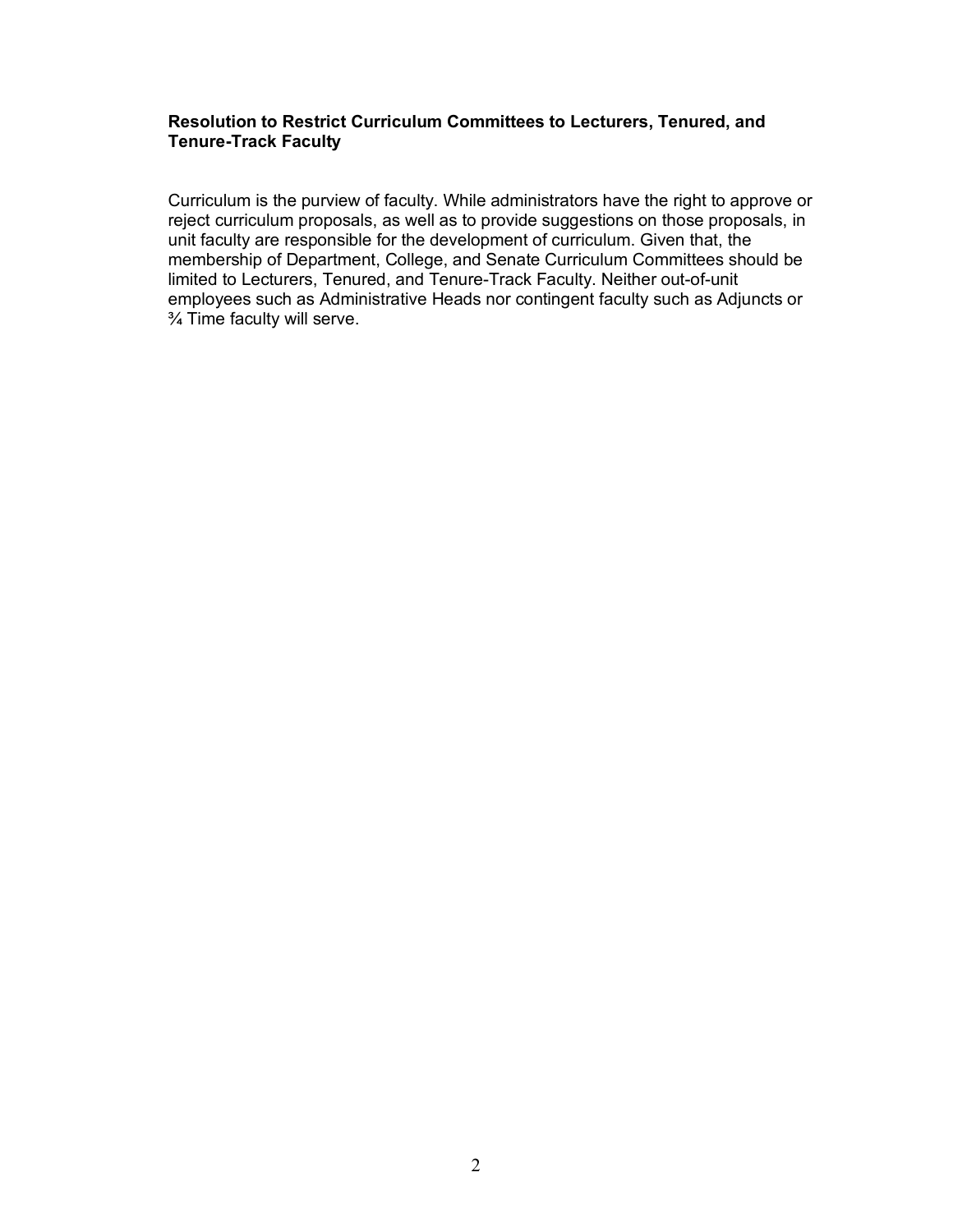# **University Senate Agenda September 20, 2019**

## **2:00-3:15 in Rowan Hall**

## **2:00-2:15**

1. Approval of agenda-**Motioned, Seconded, Approved**

- 2. Introduction of visitors -**None**
- 3. Approval of minutes from May meeting -**Motioned, Approved**
- 4. President's report

a. Introduction of Senate officers: DeMond Miller (Vice President), Christine Larsen-Britt (Secretary), Charlene Williams (Parliamentarian)

b. Calendar for 2019-2020 (separate file)-different from calendar distributed in May

c. T&R dates: 4th year candidates: September 24 5th and 6th year candidates: October 15 2nd and 3rd year candidates: October 29

## d. Curriculum software

We were using a 14 year old system designed by a former CS undergrad. OnBase was purchased as workflow software for curriculum. We will have faculty trainers, who will be compensated to provide future training. If you find technical issues, please file a ticket for support.

*Q-What about future requests?*

*A-Please feel free to send them to Marci Carrasquillo. or Bill* 

*Q-Will Senate be flexible on due dates?*

*A-Yes, but it needs to be in by October 4th, so it can be sent to Senate for review by November 15th. We need a change in culture to have proposals done and submitted early. Anything we can due to clean up proposals will help tremendously.*

*Q-Can we as a Senate come up with a better way to address curriculum?*

*A-The least area of bottleneck is the Senate. The Provost's Office seems to be the slow part of the process. We can have a conversation to make it smoother.* 

*Comment-We should look to other approval protocols. Minor versus major changes.* 

*Comment-Certain proposals do have a streamlined process. Simple change proposals do not have committee review.*

*Q-Are we using a version of the software for T & R this year?*

*A-No, probably not.*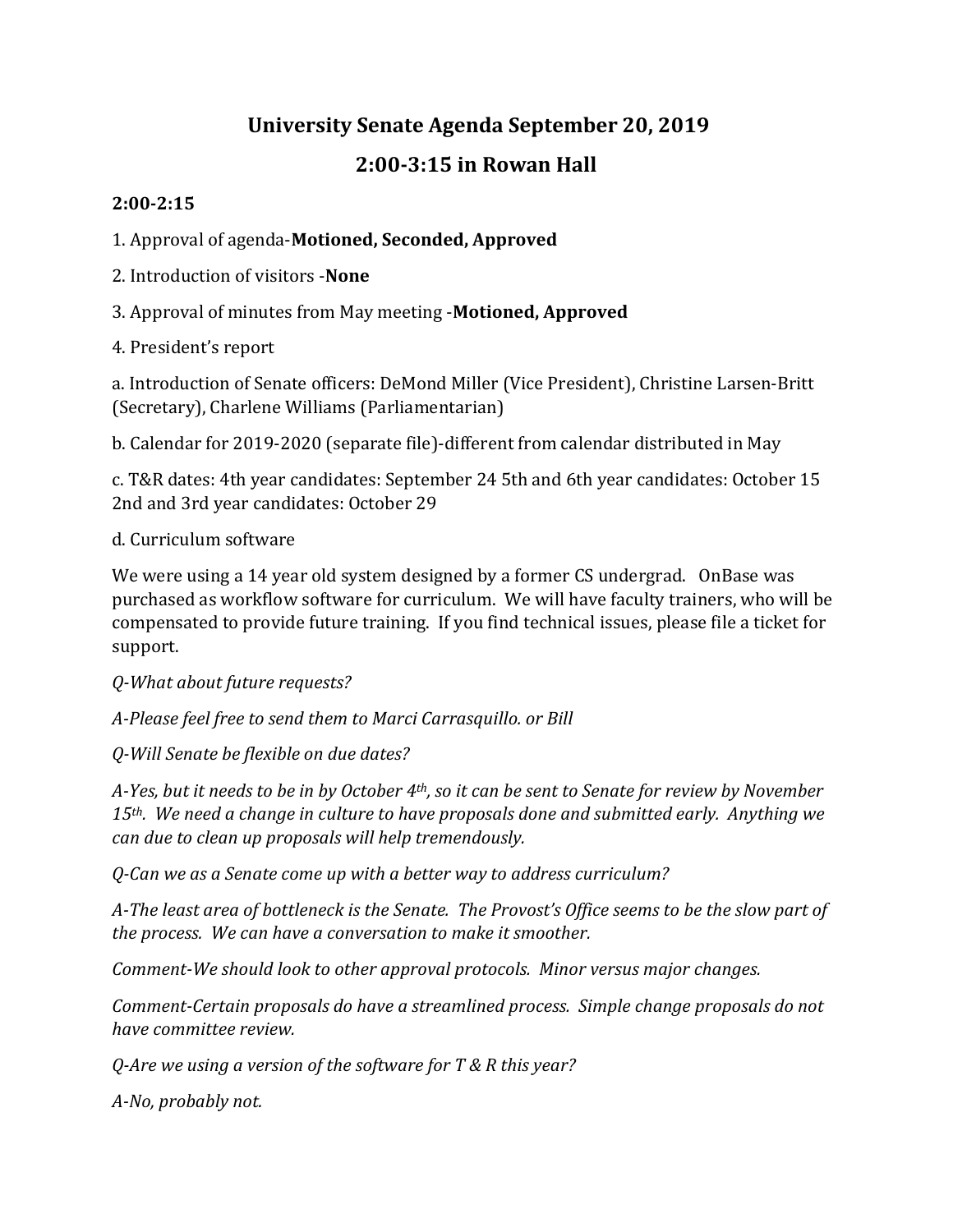*Q-Are you optimistic that the increase in Provost Office staff will of help?*

*A-Yes, but the Provost is coming to this meeting so you can ask him.*

*Comment- If you do not have an Elected Chair, the Head will be overseeing curriculum. Every department needs to have an Elected Chair.* 

*Comment- We may want to talk about this in new business. We have been getting calls that some department Heads are forcing their ways onto department Curriculum Committees. Curriculum is part of the faculty purview.* 

*Q-If they are Heads being treated as Assistant Dean as practice, should they be able to sit on T & R committee?*

*A-The MOA states they may sit on the committee, but we can discuss this.* 

*Comment-We needs something in the new software, which replicates the old database.*

e. Parking update -We lost 100-200 spaces where Discovery Hall is being built.

*Comment-On Carpenter Street, we are not allowed to park. But one block up, the High School can park along there. Obviously, there are town and gown problems. Glassboro has safety concerns.*

*Comment-When students are forced to park in bad places, they are ticketed and pay more revenue for the University.*

*Comment-We should work out a deal with Glassboro High School to use some of their space when they are not.*

f. Extension of President Houshmand's contract -Signed extension until 2026.

*Comment-I would be surprised passed 2026, he doesn't want to be here when the demographic cliff hits.* 

g. Thanksgiving Adopt-A-Family: Please give donations to Donna Ennis or Noranne Browne

h. N3rd Street Gamers on Rowan Boulevard-Looking to do competitive gaming. The University wants to tie academic programs to this.

i. Freshmen and Sophomore Villages-Triad will be knocked down, this will be where the freshmen village will be. Sophomore village will be on the gravel lot by Holly Pointe.

*Q-Is there a timeline on that?*

#### *A-Not that we know of.*

j. Rowan College of South Jersey-RCGC and Cumberland County College merged this summer. Salem may also join, but their enrollment is down under 600 students. Future model aims to be like the Penn State model. Unique, 4-year degrees will be offered at the RC's.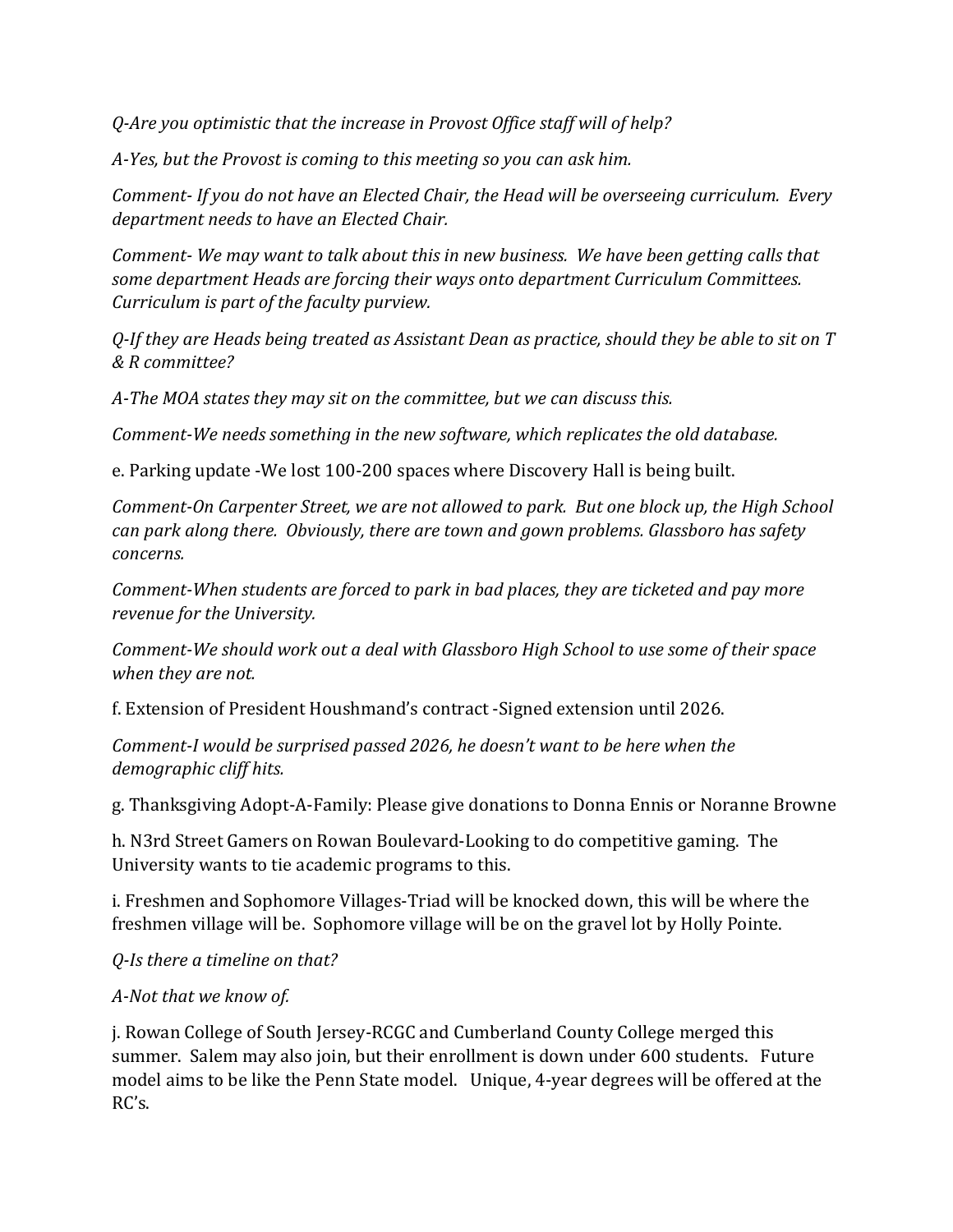k. Administrative changes:

- Provost: Tony Lowman
- Jim Newell: Senior VP for Medical Initiatives and Affiliated Campuses
- Horacio Sosa: Vice President, Strategic Ventures & Initiatives
- Gaëtane Jean-Marie: Dean, College of Education •

Stephanie Farrell, Interim Dean, Rowan College of Engineering

- Karen Magee-Sauer: Interim Dean, College of Science and Math (Cristian Botez on leave)
- Al Betts, Director of Admissions (retired)
- Drew Tinnin: Interim Dean of Students (failed search)
- Richard Jones, VP of Student Engagement
- Scott Woodside: Director for Student Health Services (departure of David Rubenstein)
- John Giannini: Interim Athletic Director (retirement of Dan Gilmore)-will be at October Senate Meeting.

Q-Will he still oversee Sports Communication?

A-No, Neil Hartman will oversee the program.

- Peter Rattigan, Associate Dean for Camden
- Judith Tabron: VP for Information Resources and Technology (leaving)
- Ken Hartman, Interim VP Rowan Global

#### **2:20-2:50**

5. Tony Lowman, Provost and Senior Vice President of Academic Affairs

*Q-As far as policies and procedures, there has been a huge shake-up in IRT and purchasing that is problematic?*

*A-While I do not oversee purchasing and parking, I feel your pain. I view this all as a challenge.* 

*Comment-Faculty are having problems getting equipment that has been purchased in working order. This may affect pre-tenured faculty.* 

*A-When a problem comes up, we can help drive change. We can look for solutions.* 

*Q-What should be the next step for this faculty member?*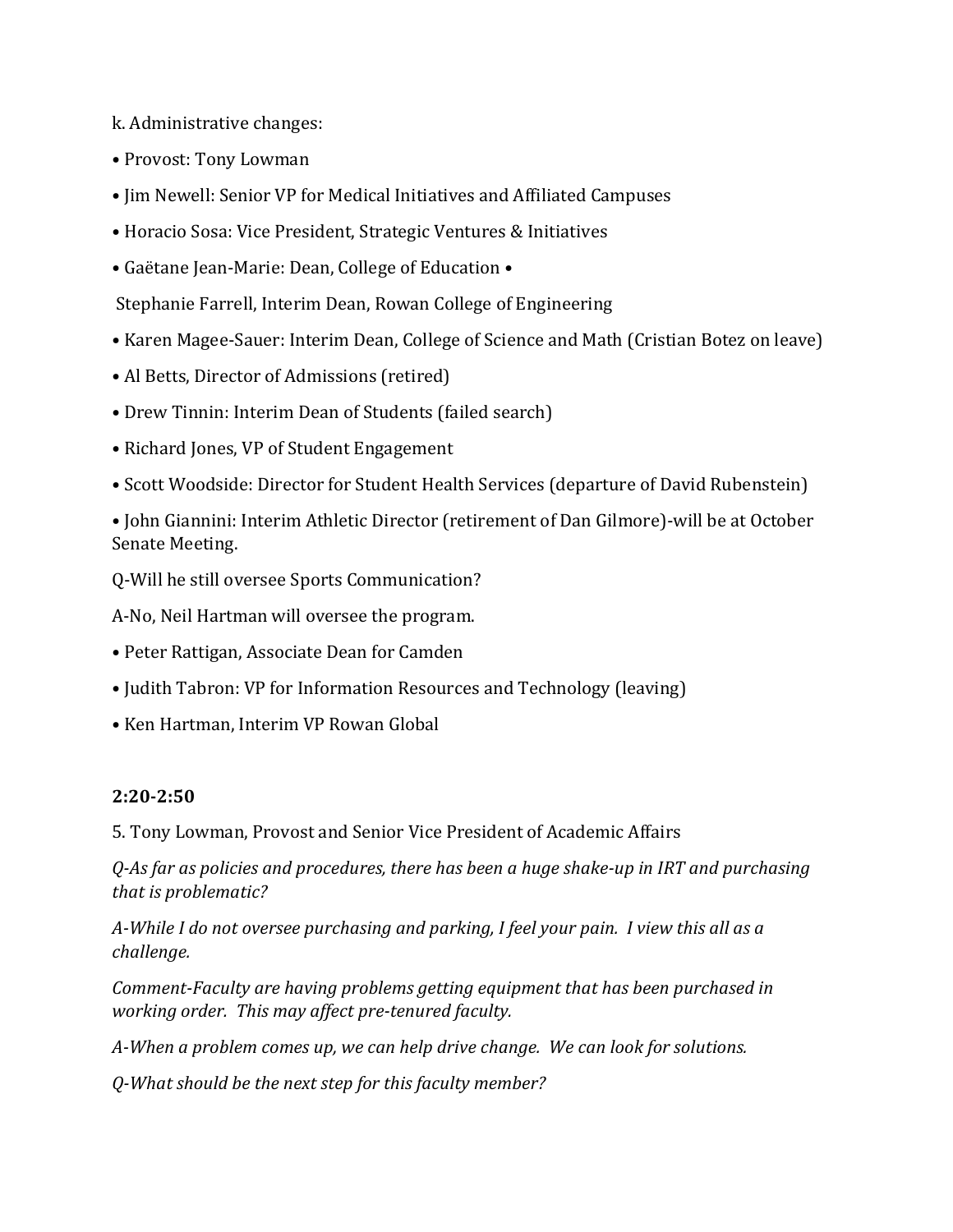*A-There should be an email to the Dean with Provost copied on the issue.*

*Q-We have be advocating for the campus to become smoke and tobacco free. Are you in favor of this initiative? How can you help us move this forward?*

*A-I am in favor of this. We will be looking into a master plan of the campus and this will be part of this process.*

*Q-What is your vision for graduate programs and research?*

*A-We want to re-launch a Graduate School. We have many new doctoral programs and other graduate program. We need policies, rocedures, and rules for these programs and students.*

*Q-Are there any plans to move the Hardship Withdraws back to Dean of Students.*

*A-We are waiting for the Dean of Students position to be filled permanently, in order to make a decision. However, I do find it part of Academic Affairs work.*

*Q-What is your vision or strategies for the Camden Campus?*

*A- Placing Peter Rattigan there is the first step. Camden Campus is just another one of our building, just further away. We need to coordinate activities and integrate everything better.*

*Q- We have had many faculty hires, but next to no library hires. How is the campus going to grow if the library does not grow?*

*A-Tony will be meeting with all divisions he oversees and determine need.*

*Q-Can you comment on your philosophy on research?* 

*A-We should be doing research to drive our programs home. Faculty engaged in their research and field, will help our students at the undergraduate and graduate levels. We are currently an R2, within 3 or 4 years we could be an R1 just based on our research and growth. We have to assess where we are and what we need. The Provost is putting together a Senior Advisory Committee of Tenured faculty and a Junior faculty committee to look at peer groups and institutions. We need to determine how to distribute our resources going forward and how do we advocate for even more.*

*Q-What does a vibrant and healthy Fine and Creative Arts look like for you?*

*A-I would love to come visit your departments. I need to get educated and engaged on what you are doing.*

*Q-We discussed that the curriculum bottleneck is not in Senate. What do you envision with curriculum proposals going forward?*

*A-These proposals cannot sit in the Provost's Office for as long as they have in the past. Work in the office will be divided Mariano, Roberta, and Trish.*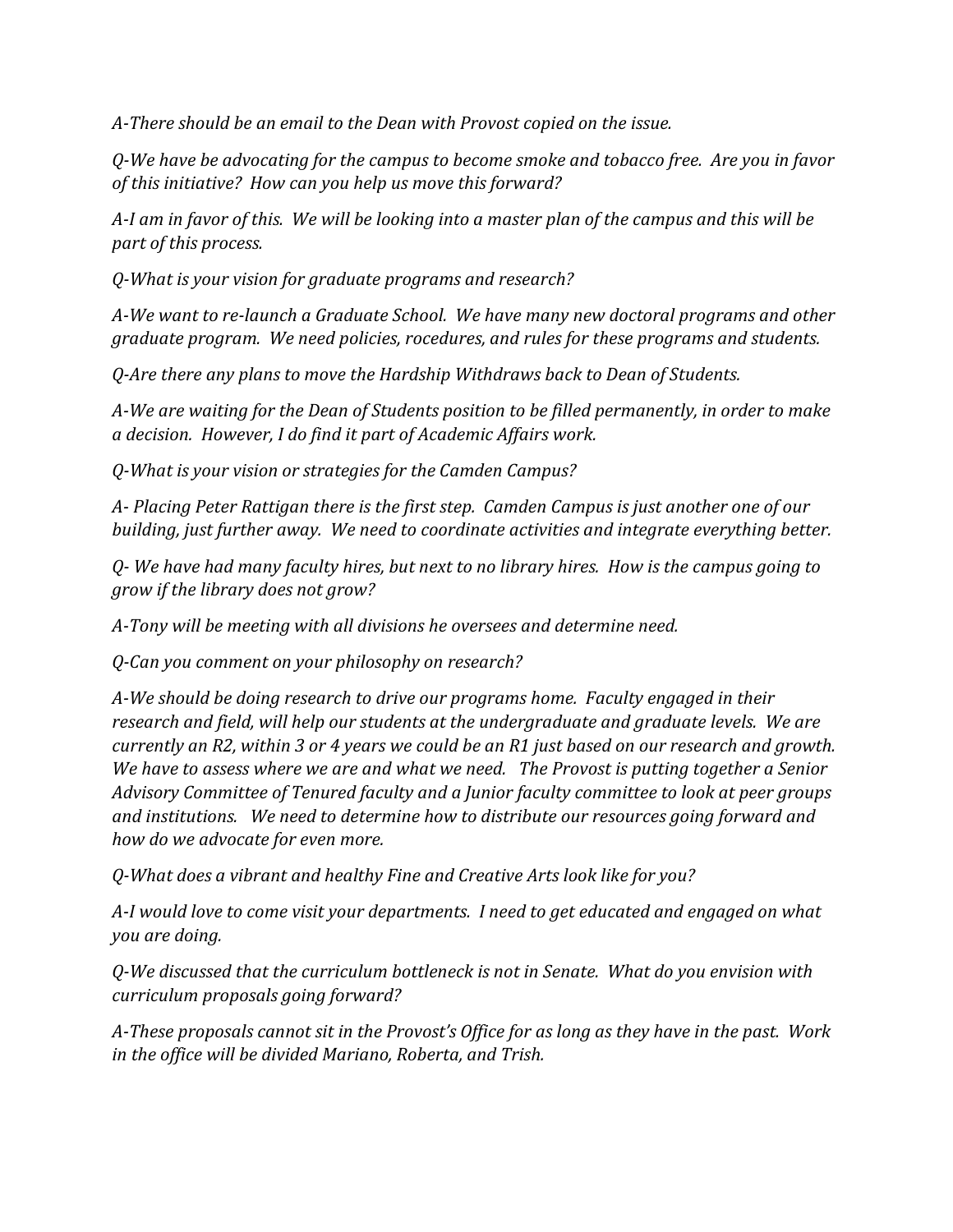*Q-To what extent will you be interfacing Jim Newell and the Graduate School of Biomedical Science?*

*A-We need to look at duplication of programs and courses. We need a wider pool of research mentors and advisors.* 

*Q-Does professional staff side fit with the research agenda?*

*A-Thank you for putting this on my radar. I would like to talk more about this in the future.*

## 6. Erin Hannah and Scott Woodside, CARES

Connection between various student service offices to work on student issues that are not crisis issues but have other issues that the team may be able to assist with.

*Q- Can you speak to the transparency to the student? How does the student get involved with this?*

*A-We may reach out with you to come out with a plan. Sometimes it is just to get on someone's radar. You can specify want you want from us. The form does allow for the reporter to be anonymous.* 

*Q- Can you make a more visible way to access the form? Will the faculty member get followup information?*

*A-We are looking at ways to make it better to find and use the form. Yes, you will get outreach from Joe Mulligan, Erin Hannah, or Scott Woodside.* 

#### **2:50-3:10**

7. Update on Budget (Chris Simons)

\$5.6 million Surplus

Housing is occupied by 100%, we have students in the Marriott. This is good for fiscal health.

Transfers down, Freshmen up slightly. First year our enrollment has dipped at all.

Governor's Office has frozen 12-16 million dollars that affects the Medical School (CMSRU) and Rowan CREATES.

Construction on 6 new buildings-Discovery Hall, Fossil Park, Rowan Medicine at RCSJ, Cooper Parking Garage, CHSS Building, Wilson Hall addition.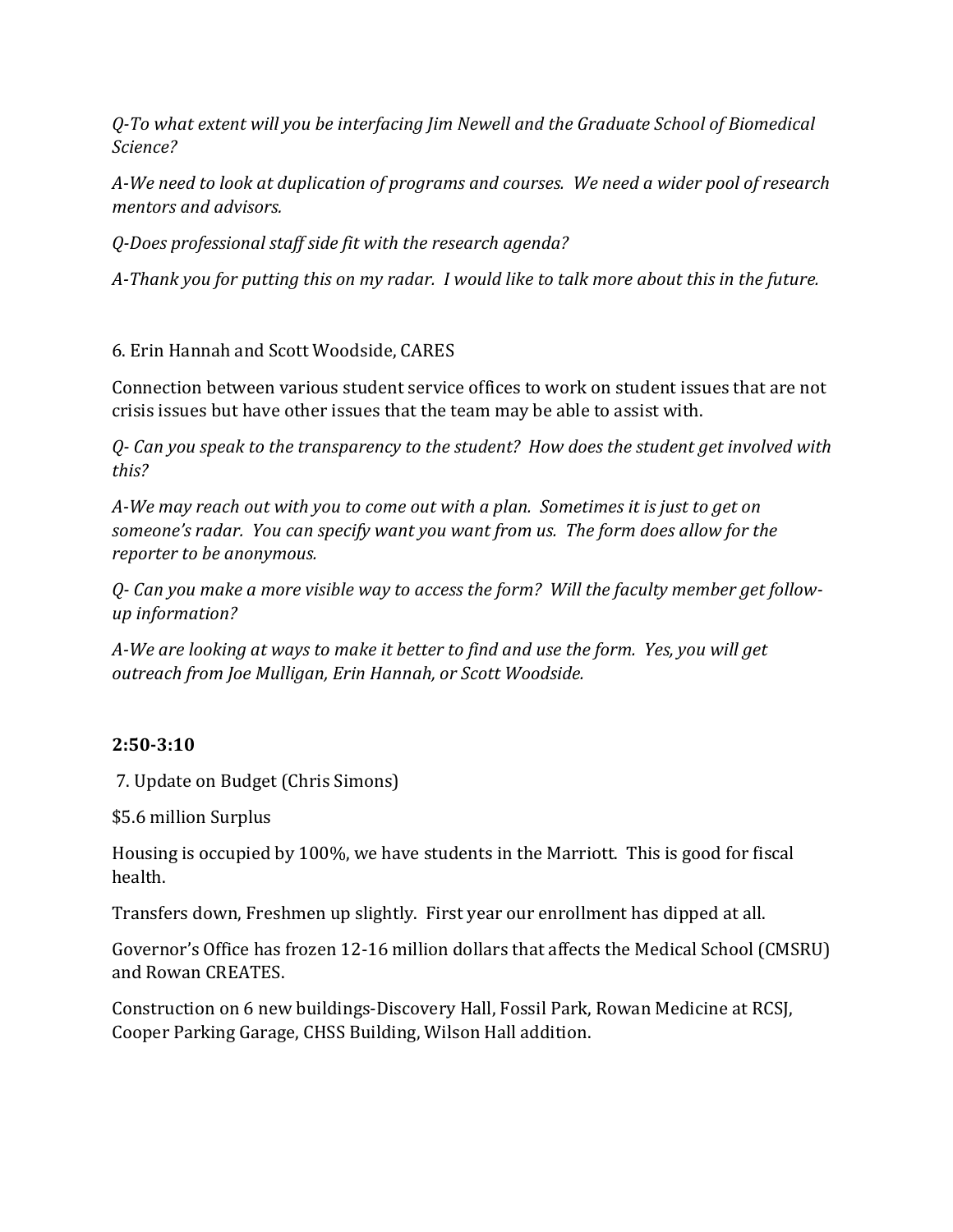8. Second reading: Resolution to Recommend the adoption of Diversity & Inclusion Councils across all Disciplines and Departments at Rowan University (J.T. Mills, page 3).

This will help us grow a body of people and knowledge to bridge the colleges and departments throughout campus.

#### **-Motioned, Approved.**

9. Ratification of Senate Committees (separate file) Reminder to Committee Chairs: Please use video- or voice-conferencing capabilities if you have committee members who do not work on the Glassboro campus.

## **Motioned, Seconded, Approved (1 abstention)**

3:10-3:15

10. New business

Mira Lalovic-Hand wants to buy procurement software. Please email Bill will any issues. Suggest that if this is impacting your research, please also email Beena Sukumaran with details.

*Q-Will this be used on all campuses?*

*A-Yes, including the Med Schools*

*Q-Will this replace the Purchase Order system?*

*A-Not sure, but I would hope so.* 

*Comment-The issue is there are too many people involved and need to make approvals. This holds up the process.* 

11. Old Business.

*Q-What is the University vaping policy for inside building?*

*A-It is prohibited* 

*Q-How do we report outside maintenance problems?*

*A-You can file a ticket with the problem.*

*Q-Is there any talk about replacement Macs this year?*

*A-It is supposed to be taken care of now. You should have been contacted by your Dean.* 

*Q-Is there a policy on recontracting for lecturers?*

*A-There is language in the MOA about this. It was ratified last week.* 

*Comment-Joe Campbell indicated that they were putting a roof on Savitz Hall, but the leaks are not from the roof. There is damage in the building of personal possessions.*